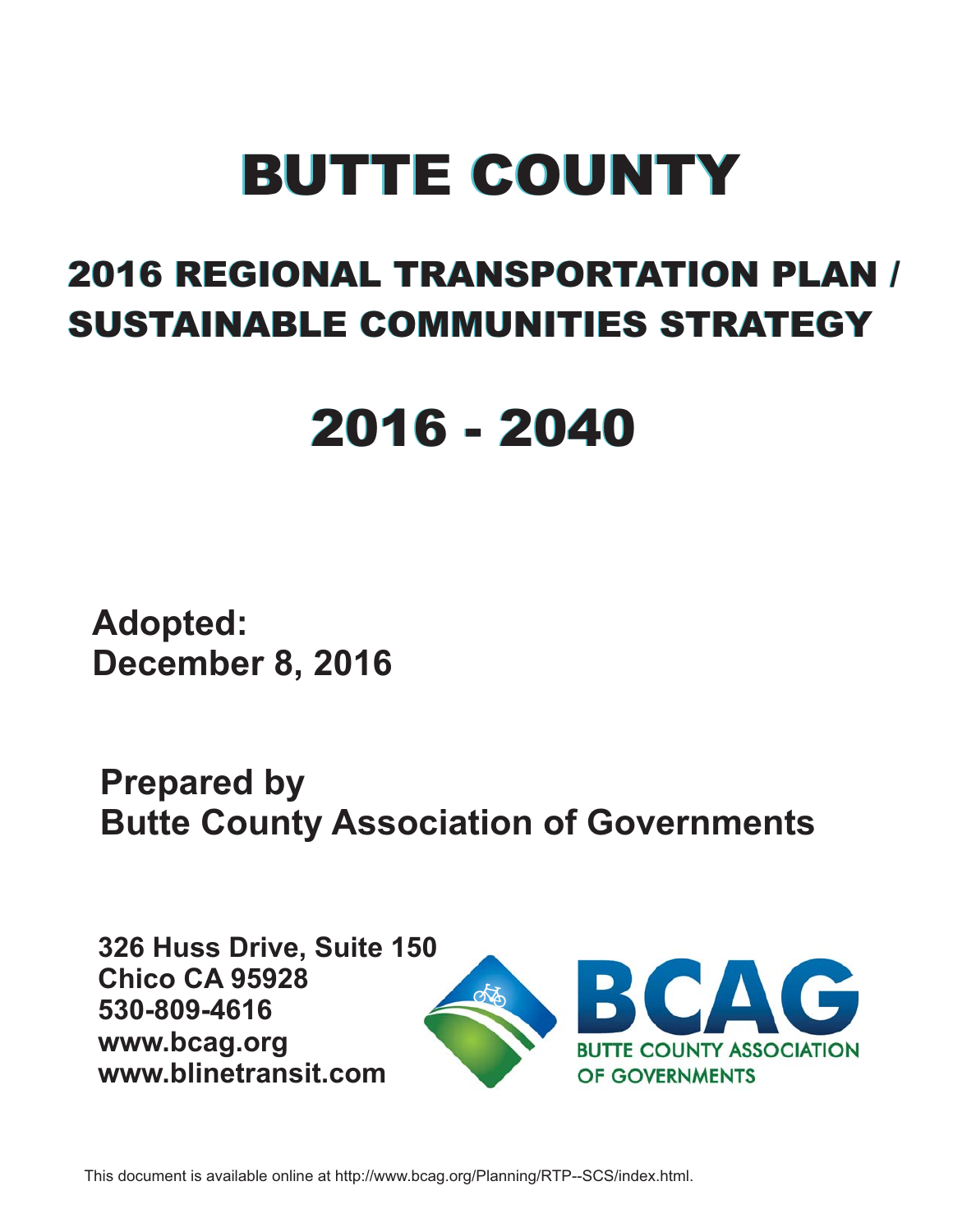



BUTTE COUNTY ASSOCIATION BUTTE COUNTY ASSOCIATION OF GOVERNMENTS **RESOLUTION NO 2016/2017 - #14** 

#### **RESOLUTION OF THE BUTTE COUNTY ASSOCIATION OF GOVERNMENTS CERTIFYING THE FINAL PROGAM ENVIRONMENTAL IMPACT REPORT** FOR THE 2016 REGIONAL TRANSPORTATION PLAN, ADOPTING A MITIGATION MONITORING AND REPORTING PROGRAM, AND APPROVING THE 2016 **REGIONAL TRANSPORTATION PLAN AND SUSTAINABLE COMMUNITIES STRATEGY**

**WHEREAS, the Butte County Association of Governments (BCAG) is the** designated Metropolitan Planning Organization (MPO) comprised of five member agencies: Butte County, the cities of Biggs, Chico, Gridley, Oroville or Paradise; and

**WHEREAS, BCAG** is the agency responsible for maintaining a continuing, cooperative, and comprehensive transportation planning process which will result in a Regional Transportation Plan and Sustainable Communities Strategy pursuant to 23 U.S.C. 134(a) and (g), 49 U.S.C. §5303(f); 23 C.F.R. §450, and 49 C.F.R. §613; and

**WHEREAS, BCAG is the Lead Agency in preparing the Regional Transportation** Plan and Sustainable Communities Strategy and is required to comply with the California Environmental Quality Act (CEQA) [Cal. Pub. Res. Code § 21000 et seq.]: and

**WHEREAS, pursuant to CEQA Guidelines Section 15002(f), an Environmental** Impact Report (EIR) is the public document used by a governmental agency to analyze the significant environmental effects of a proposed project, to identify alternatives, and to disclose possible ways to reduce or avoid the potential environmental damage; and

**WHEREAS, CEQA Guidelines Section 15168(a) specifies that a Program EIR** (PEIR) be prepared on a series of actions that can be characterized as one large project and are related either: (1) geographically; (2) as logical parts in a chain of contemplated actions; (3) in connection with issuance of rules, regulations, plans, or other general criteria, to govern the conduct of a continuing program; or (4) as individual activities carried out under the same authorizing statutory or regulatory authority and having generally similar environmental effects which can be mitigated in similar ways; and

**WHEREAS, BCAG has determined that a Program EIR is appropriate to assess** the environmental impact of the 2016 Regional Transportation Plan (RTP) and Sustainable Communities Strategy (SCS); and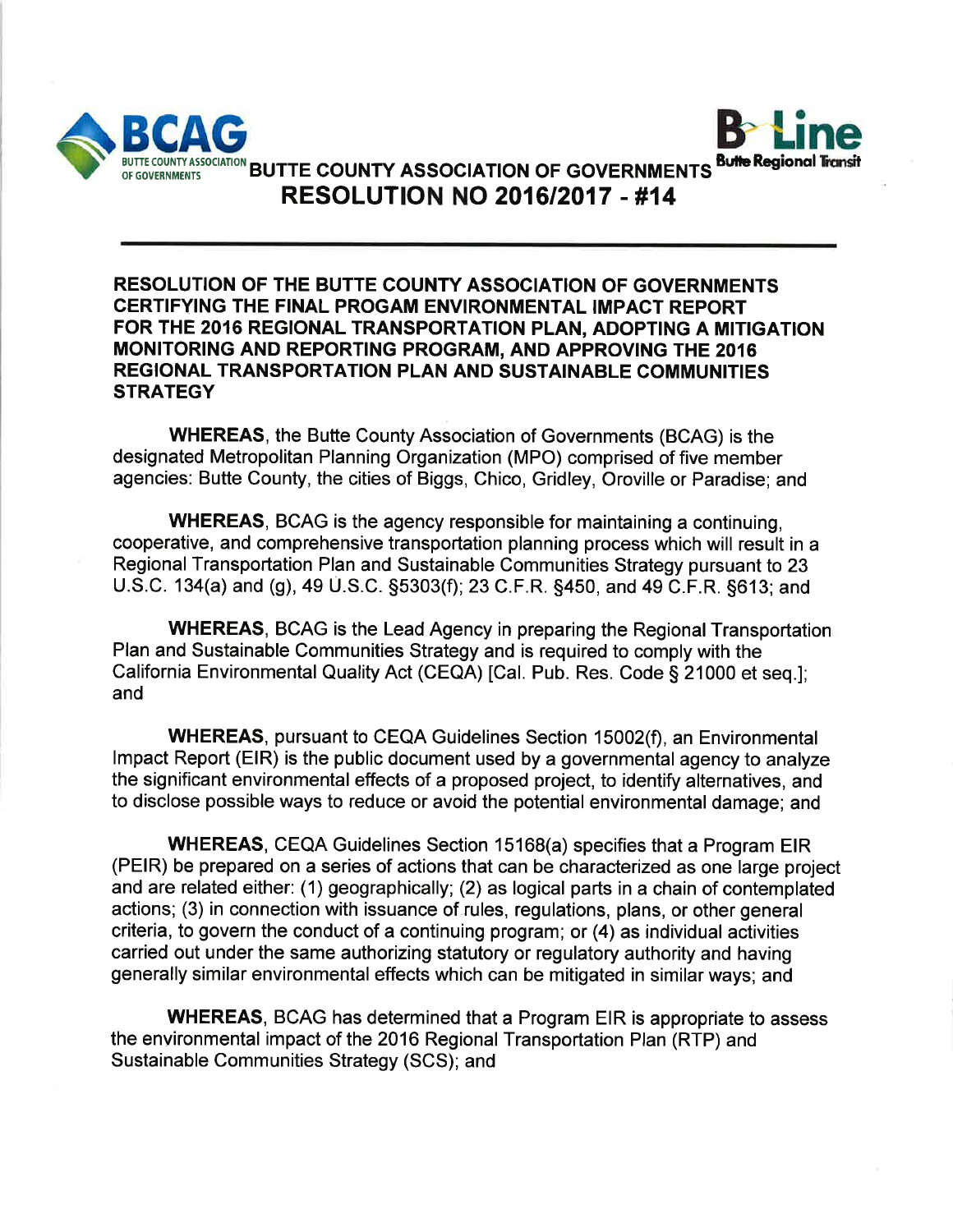**BCAG Resolution 2016/17-#14** Page 2

**WHEREAS, the Program EIR is a regional planning level analysis which** analyzes environmental impacts of the 2016 RTP-SCS on a broad planning level, while presenting as much detailed information about the individual RTP projects that is available at this time; and

**WHEREAS, project-specific impacts of the individual RTP project should be** analyzed in detail by the implementing agencies as the individual projects are designed, engineered, and considered for approval at a later date; and

**WHEREAS, pursuant to CEQA Guidelines Section 15086, BCAG consulted with** and requested comments on the Draft Program EIR from responsible agencies, trustee agencies with resources affected by the project; and other state, federal, and local agencies which exercise authority over resources which may be affected by the RTP; and

**WHEREAS, BCAG circulated a Notice of Preparation (NOP) of an EIR for the** proposed project on September 15, 2015, to trustee and responsible agencies, the State Clearinghouse, and the public; and

**WHEREAS, a scoping meeting was held on September 29, 2015, at 4:00 PM in** the in the BCAG Conference Room in the City of Chico and a second scoping meeting was held on September 30, 2015 at 3:00 PM in the Oroville City Hall Conference Room to solicit concerns and issues relative to the RTP; and

**WHEREAS, concerns raised in response to the NOP were considered during** preparation of the Draft Program EIR; and

**WHEREAS, BCAG published a public notice of availability (NOA) for the Draft** Program EIR on August 19, 2016, inviting comments from the general public, agencies, organizations, and other interested parties; and

**WHEREAS, the Draft Program EIR was available for public review from August** 19 through October 18, 2016; and

**WHEREAS, pursuant to CEQA Guidelines Section 15088(a), BCAG, as the Lead** Agency, must evaluate comments on significant environmental issues received from persons who review the Draft Program EIR and must prepare a written response thereto; and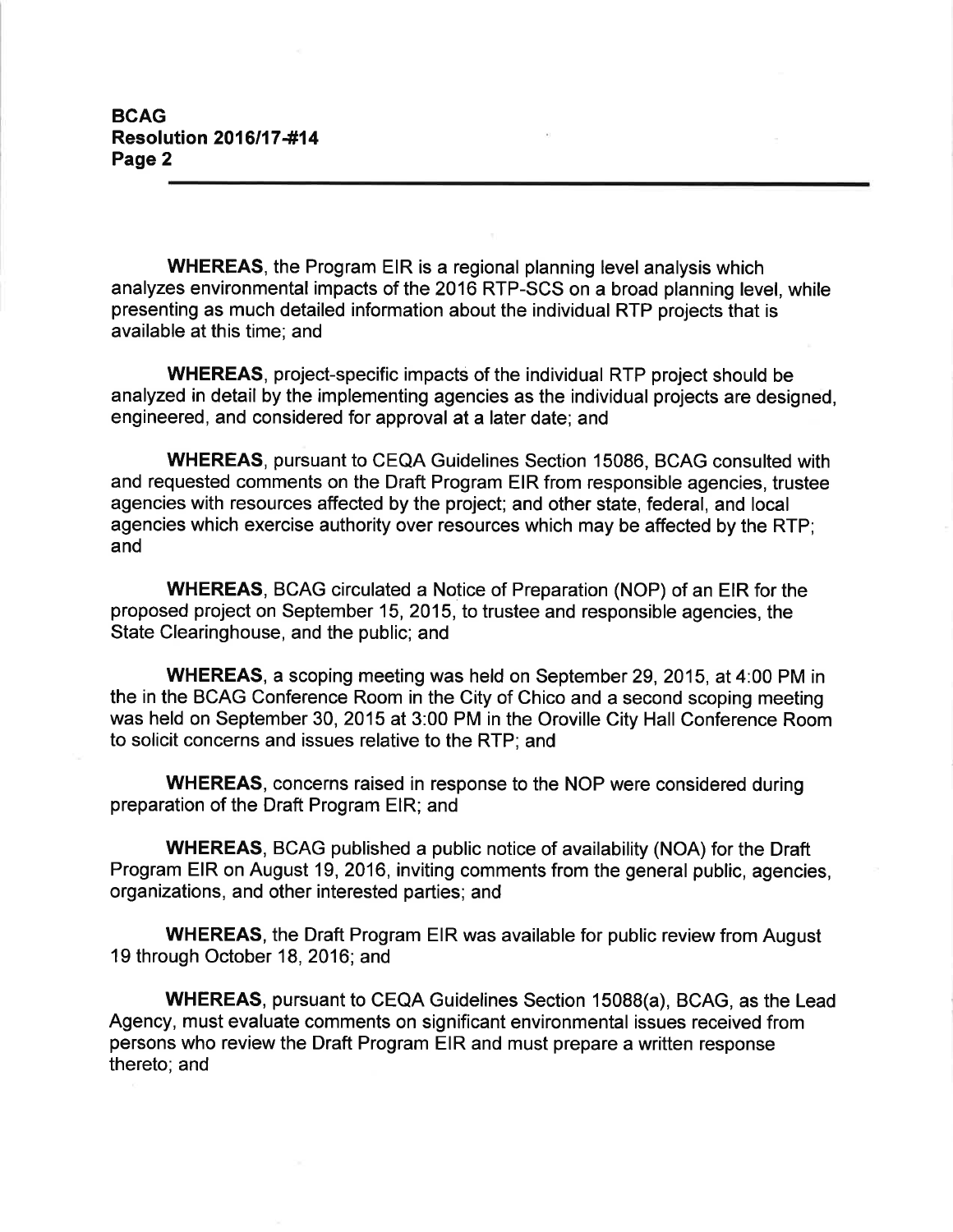#### **BCAG Resolution 2016/17-#14** Page 3

**WHEREAS, BCAG received three comment letters, all from public agencies,** regarding the Draft Program EIR; and

**WHEREAS, in accordance with CEQA Guidelines Section 15088, the Final** Program EIR responds to the written comments received, and

**WHEREAS, the Final Program EIR document and the Draft Program EIR, as** amended by the Final Program EIR, constitute the Final Program EIR; and

**WHEREAS, when making the findings pursuant to CEQA Guidelines Section** 15091(a)(1), the agency must also adopt a program for reporting on or monitoring the changes which have been either required in the project or made a condition of approval to avoid or substantially lessen significant effects, and which are fully enforceable through permit conditions, agreements, or other measures, as required by CEQA Guidelines Section 15091(d); and

**WHEREAS, consistent with the requirements of the CEQA Guidelines, a Mitigation** Monitoring and Reporting Program (MMRP) has been prepared to outline the procedures for implementing all mitigation measures identified in the EIR; and

**WHEREAS, according to CEQA Guidelines Section 15093(b), where the decision** of the public agency allows the occurrence of significant effects which are identified in the Final Program EIR but are not avoided or substantially lessened, the agency must issue a Statement of Overriding Considerations setting forth the specific reasons to support its actions based on the Final Program EIR or other information in the record; and

**WHEREAS, CEQA Guidelines Section 15093(c) provides that if an agency makes** a statement of overriding considerations, the statement should be included in the record of the project approval and should be mentioned in the Notice of Determination.

**WHEREAS, Butte County, in accordance with the Transportation Conformity Rule** requirements applicable to Butte County (§51.464 and §51.436 – 51.440), has satisfied the "no-greater-than-2011" test for the 2008 8-hour federal ozone NAAQS, the "budget" test" for carbon monoxide for the 80-tons-per-day budget, and the "no-greater-than-2008" test for federal 24-hour PM2.5 NAAQS. Based on this analysis, the 2016 Regional Transportation Plan (RTP) and 2017 Federal Transportation Improvement Program (FTIP) conforms to the applicable State Implementation Plan (SIP) and all applicable sections of the EPA's Transportation Conformity Rule.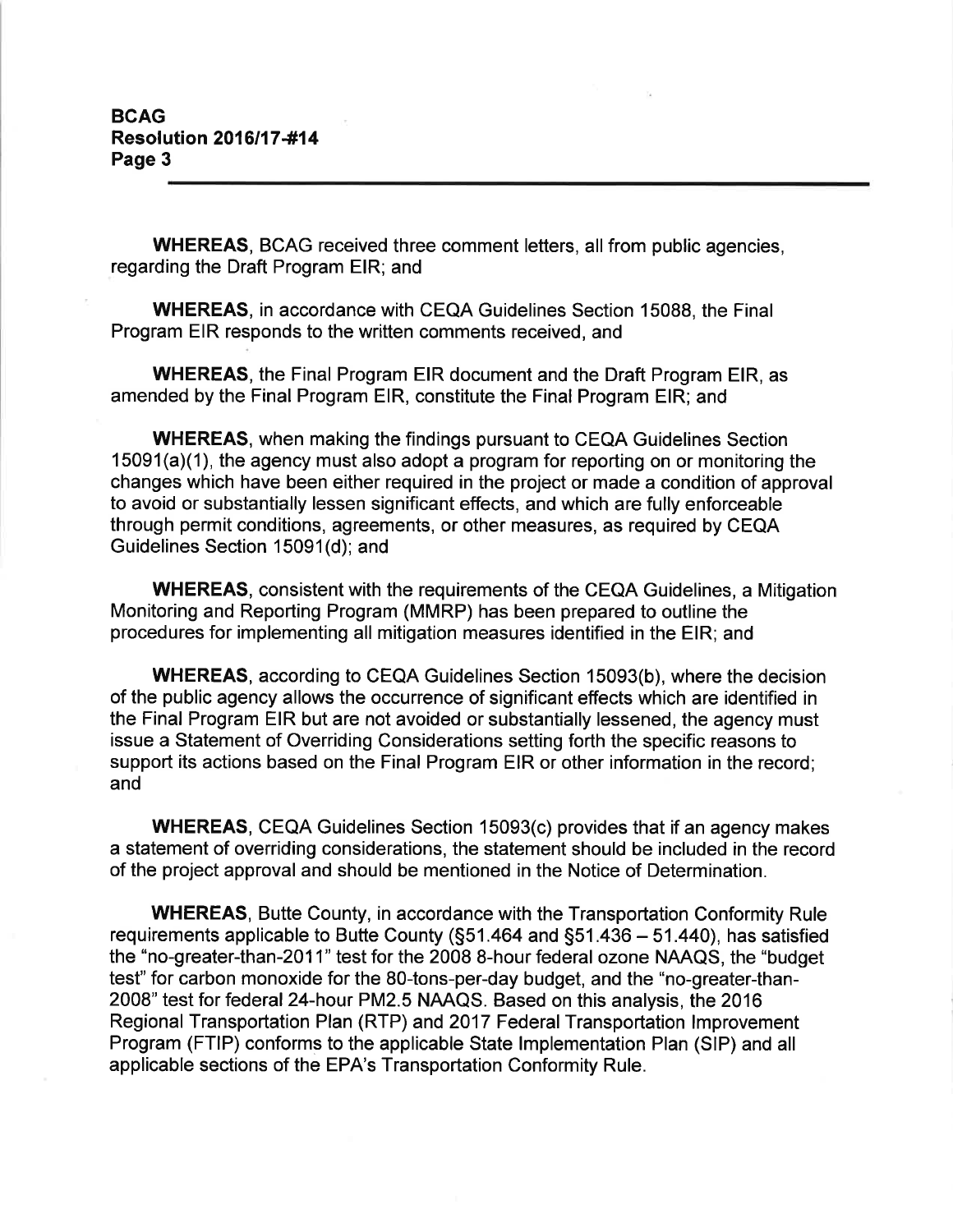#### NOW, THEREFORE, BE IT RESOLVED that:

1. The Butte County Association of Governments finds as follows:

(a) The Final Program Environmental Impact Report (EIR) prepared for the 2016 Regional Transportation Plan (RTP) and Sustainable Communities Strategy (SCS) was completed in compliance with the California Environmental Quality Act: and

(b) The Final Program EIR was presented to BCAG's decision making body, the **BCAG Board**; and

(c) The BCAG Board has reviewed and considered information contained in the Final Program EIR; and

(d) The Final Program EIR reflects BCAG's independent judgment and analysis; and

(e) The Final Program EIR consists of the Draft Program EIR and the Final Program EIR, which includes a Mitigation Monitoring and Reporting Program; and

2. Based on and incorporating all of the foregoing recitals and findings supported by substantial evidence in the record and set forth in the "Findings and Statement of Overriding Considerations," attached hereto and incorporated by reference, BCAG hereby certifies the Final Program EIR for the 2016 RTP and adopts the Mitigation Monitoring and Reporting Program; and

3. BCAG hereby approves the Butte County 2016 Regional Transportation Plan and Sustainable Communities Strategy and Air Quality Conformity Determination.

**BE IT FURTHER RESOLVED, that the BCAG BOARD of Directors finds that the** RTP/SCS achieves the regional greenhouse gas targets established by the California Air Resources Board and meets the requirements of SB 375;

**BE IT FURTHER RESOLVED** that the BCAG Board of Directors authorizes its staff to make any necessary changes to the RTP/SCS document to ensure the timely delivery and approval of the RTP/SCS to the appropriate state and federal agencies;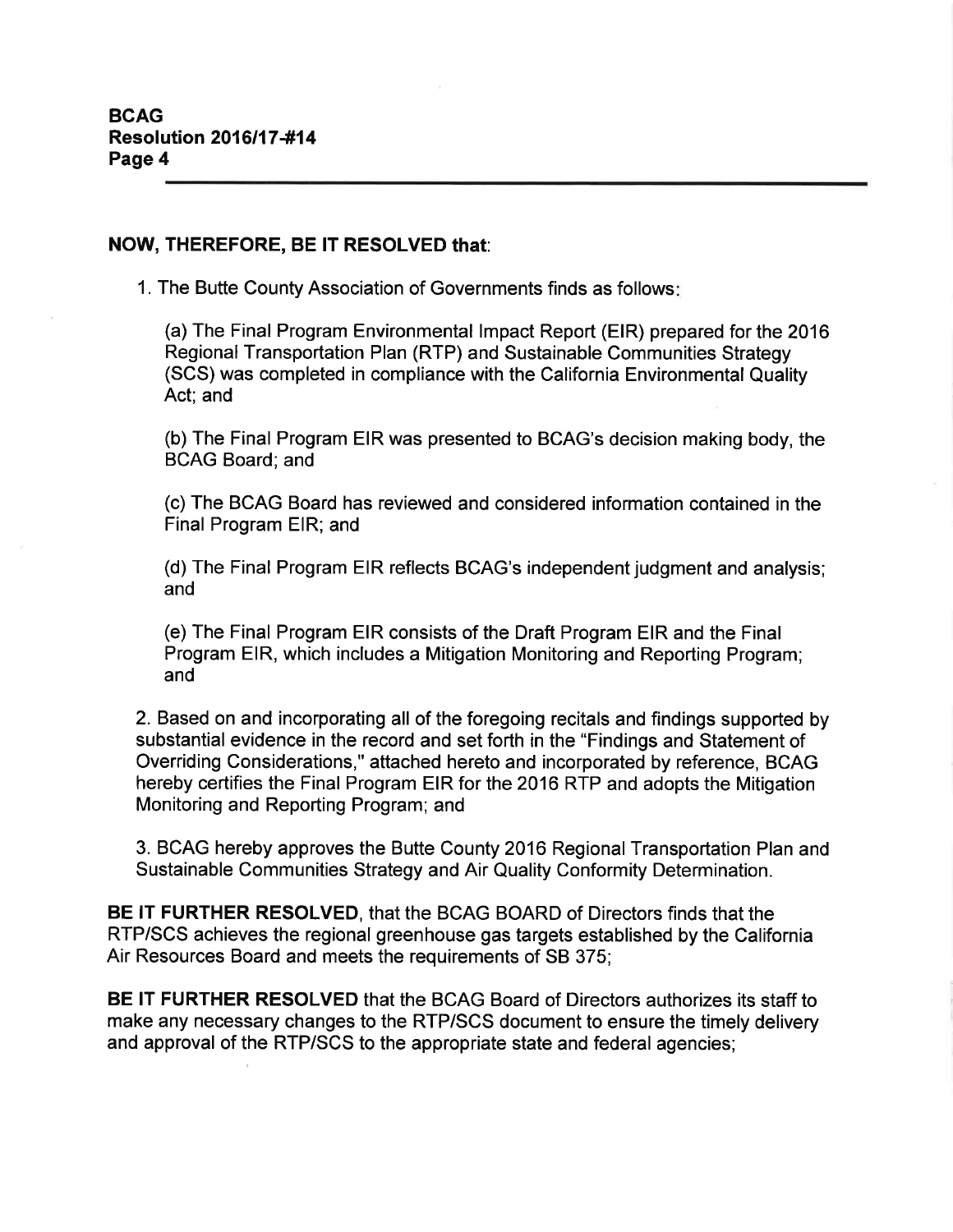PASSED AND ADOPTED by the Butte County Association of Governments on the 8th day of December 2016 by the following vote:

AYES:

Connelly, Kirk, Teeter, Busch, Fillmer, Jones

**NOES:** 

**None** 

**ABSENT:** 

Lambert, Wahl, Borges, Dahlmeier

**ABSTAIN:** 

**None** 

**APPROVED: BILL CONNELLY, CHAIR** BUTTE COUNTY ASSOCIATION OF GOVERNMENTS **ATTEST:** JON A. CLARK, EXECUTIVE DIRECTOR BUTTE COUNTY ASSOCIATION OF GOVERNMENTS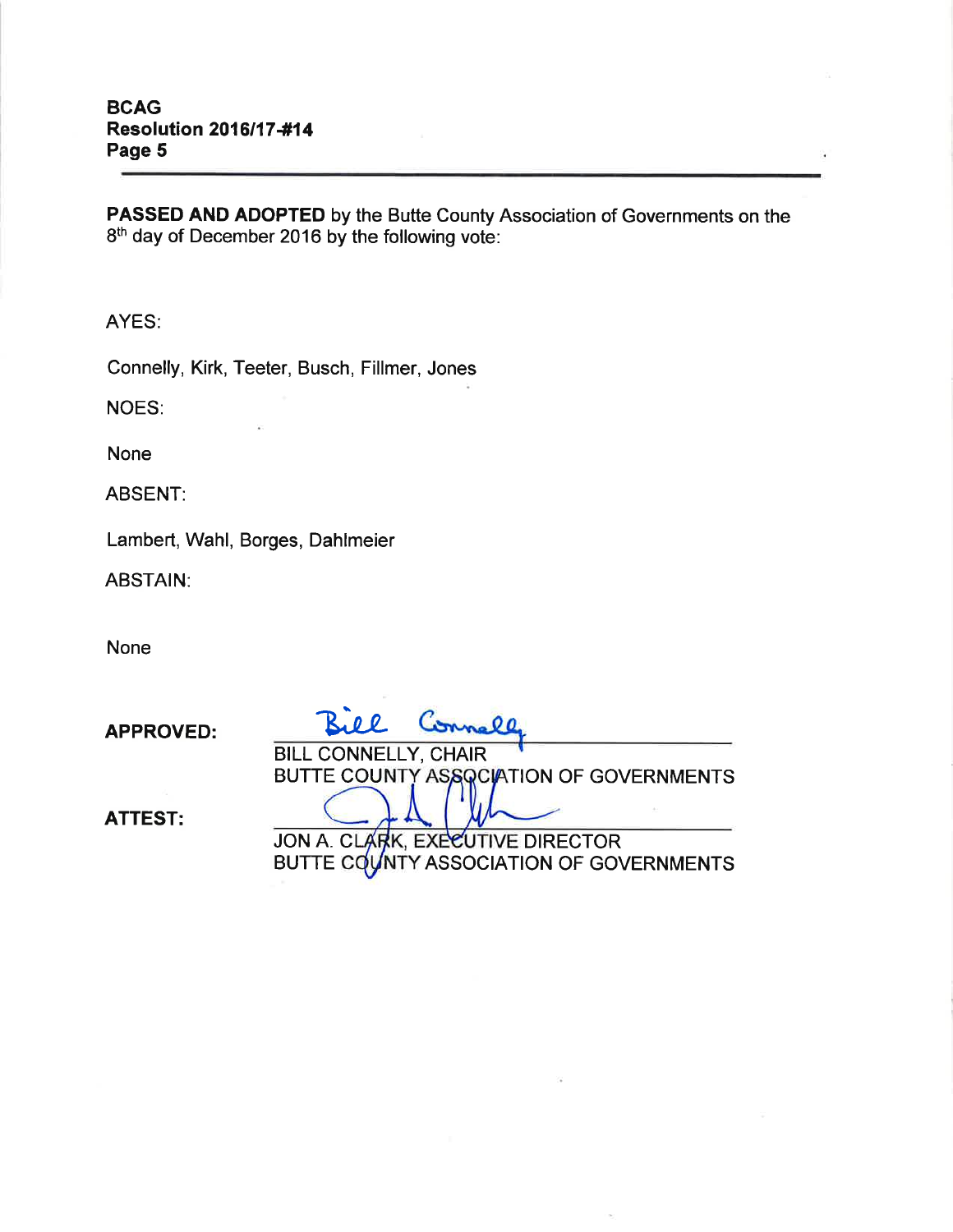

"The preparation of this report has been financed in part from the U.S. Department of Transportation, Federal Transit Administration under 49 U.S.C., Chapter 53 Section 5303-5306, Metropolitan Planning Grant."

"The work upon which the Sustainable Communities Strategy portion of this report was funded in whole or in part through a grant awarded by the Strategic Growth Council"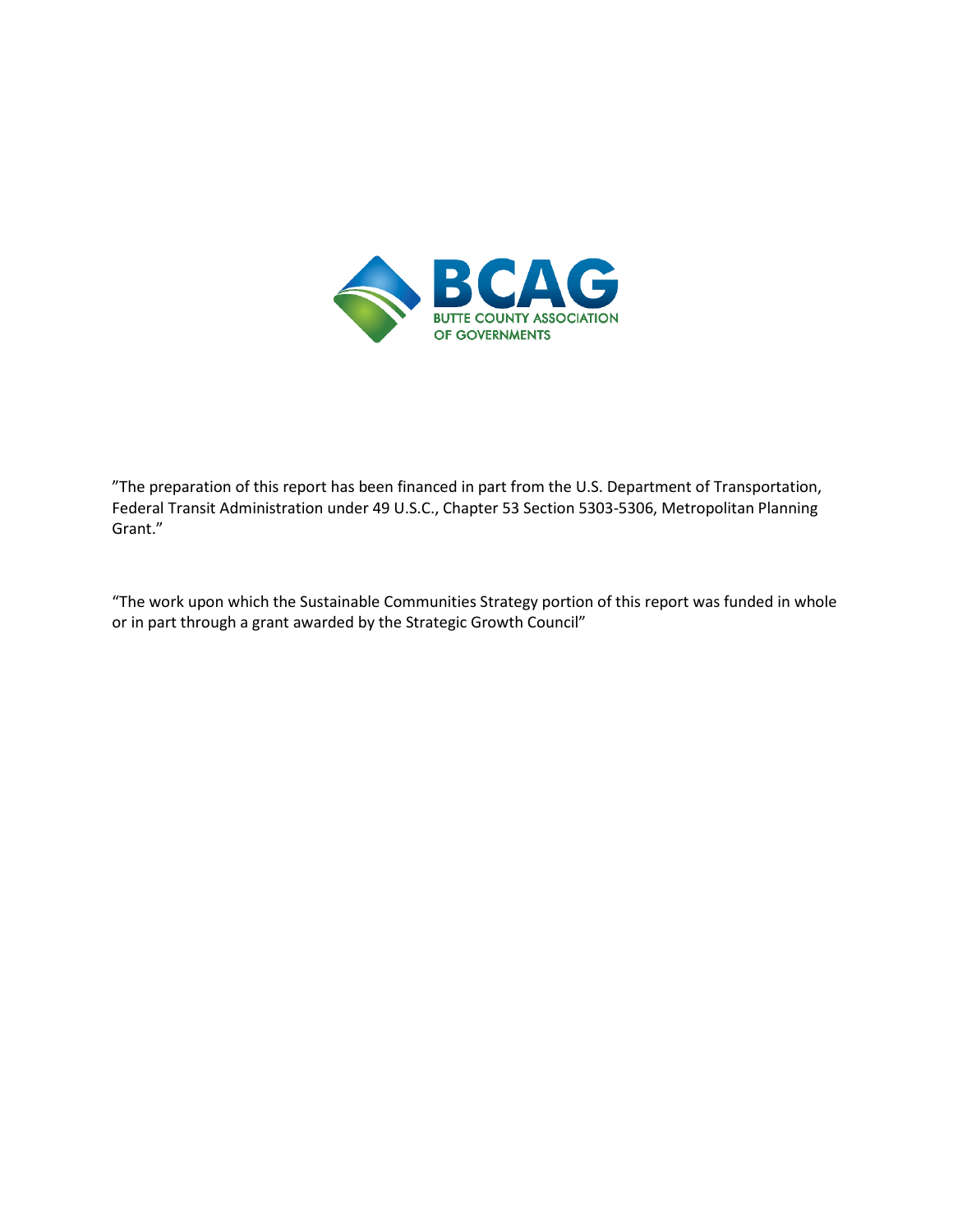#### **ACRONYMS FOR BCAG**

| <b>ACRONYM</b> | <b>MEANING</b>                                          | <b>ACRONYM</b> | <b>MEANING</b>                                           |
|----------------|---------------------------------------------------------|----------------|----------------------------------------------------------|
| AB             | Assembly Bill                                           | <b>NOAA</b>    | National Oceanic and Atmospheric Administratio           |
| ACOE           | Army Corps of Engineers                                 | <b>OWP</b>     | Overall Work Program                                     |
| AFR            | <b>Accident Frequency Ratio</b>                         | PA&ED          | Project Appproval & Environmental Document               |
| <b>APS</b>     | Alternative Planning Strategy                           | <b>PDT</b>     | Project Development Team                                 |
| <b>AQMD</b>    | Air Quality Management District                         | PEER           | Permit Engineering Evaluation Report                     |
| ARB            | Air Resource Board                                      | PL             | <b>Federal Planning Funds</b>                            |
| <b>AVL</b>     | Automatic Vehicle Location                              | PPH            | Passengers Per Revenue Hour                              |
| <b>BCAG</b>    | <b>Butte County Association of Governments</b>          | <b>PLH</b>     | Public Lands Highway                                     |
| CALCOG         | California Association Council of Governments           | PPM            | Planning Programming & Monitoring                        |
| CARB           | California Air Resource Board                           | PPNO           | Project Programming Number                               |
| CEQA           | California Environmental Quality Act                    | PS&E           | Plans, Specifications & Estimates                        |
| CMAQ           | Congestion Mitigation & Air Quality                     | <b>PSR</b>     | Project Study Report                                     |
| <b>CON</b>     | Construction                                            | <b>PTMISEA</b> | Public Transportation Modernization Improvema<br>Account |
| <b>CTC</b>     | California Transportation Commission                    | <b>PUC</b>     | <b>Public Utilities Code</b>                             |
| <b>CTIPS</b>   | California Transportation Improvement Program System    | R/W            | Right of Way                                             |
| DFG            | California Department of Fish and Game                  | <b>RFP</b>     | <b>Request for Proposals</b>                             |
| <b>DOT</b>     | Department of Transportation                            | <b>RHNA</b>    | Regional Housing Needs Allocation                        |
| EIR            | <b>Environmental Impact Report</b>                      | <b>RHNP</b>    | Regional Housing Needs Plan                              |
| <b>EMFAC</b>   | <b>Emissions Factors</b>                                | <b>RIP</b>     | Regional Improvement Program                             |
| EPA            | <b>Environmental Protection Agency</b>                  | <b>RTAC</b>    | Regional Target Advisory Committee                       |
| <b>FHWA</b>    | Federal Highway Administration                          | <b>RTIP</b>    | Regional Transportation Improvement Program              |
| <b>FTA</b>     | Federal Transit Administration                          | <b>RTP</b>     | Regional Transportation Plan                             |
| <b>FTIP</b>    | Federal Transportation Improvement Program              | <b>RTPA</b>    | Regional Transportation Planning Agency                  |
| FY             | <b>Fiscal Year</b>                                      | <b>SACOG</b>   | Sacramento Area Council of Governments                   |
| GARVEE         | Grant Anticipation Revenue Vehicle Program              | SAFETEA-LU     | Safe Accountable Flexible Efficient Transportation       |
| GhG            | Greenhouse Gas Emissions                                | <b>SCEA</b>    | Sustainable Community Environmental Assessn              |
| GIC            | Geographical Information Center                         | SCS            | Sustainable Community Strategy                           |
| GIS            | Geographic Information Systems                          | <b>SDP</b>     | Strategic Deployment Plan                                |
| GPS            | <b>Global Positional Satellite</b>                      | <b>SHOPP</b>   | State Highway Operation Protection Program               |
| <b>HCP</b>     | <b>Habitat Conservation Plan</b>                        | <b>SSTAC</b>   | Social Services Transportation Advisory Council          |
| <b>IIP</b>     | Interregional Improvement Program                       | <b>STA</b>     | <b>State Transit Assistance</b>                          |
| <b>IPG</b>     | Intermodal Planning Group                               | <b>STIP</b>    | State Transportation Improvement Program                 |
| <b>ITIP</b>    | Interregional Transportation Improvement Program        | <b>TAC</b>     | <b>Transportation Advisory Committee</b>                 |
| <b>ITS</b>     | Intelligent Transportation Systems                      | <b>TAOC</b>    | Transit Administrative Oversight Committee               |
| JPA            | Joint Powers Agreement                                  | <b>TCRP</b>    | <b>Transportation Congestion Relief Program</b>          |
| LAFCO          | Local Agency Formation Commission                       | <b>TDA</b>     | <b>Transportation Development Act</b>                    |
| LTF            | Local Transportation Fund                               | TE             | <b>Transportation Enhancements</b>                       |
| <b>MPO</b>     | Metropolitan Planning Organization                      | TIP            | <b>Transportation Improvement Program</b>                |
| <b>NAAQS</b>   | National Air Quality Standards                          | TPP            | <b>Transit Priority Project</b>                          |
| <b>NCCP</b>    | Natural Community Conservation Plan                     | <b>TSGP</b>    | <b>Transit Security Grant Program</b>                    |
| <b>NEPA</b>    | National Environmental Policy Act                       | <b>USACE</b>   | United States Army Corps of Engineers                    |
| <b>NMFS</b>    | National Marine Fisheries Service (Also NOAA Fisheries) | <b>USFWS</b>   | United States Fish and Wildlife Service                  |
|                |                                                         | UTN            | <b>Unmet Transit Needs</b>                               |
|                |                                                         | WE             | Work Element                                             |

| <b>ACRONYM</b> | <b>MEANING</b>                                          | <b>ACRONYM</b> | <b>MEANING</b>                                                                     |
|----------------|---------------------------------------------------------|----------------|------------------------------------------------------------------------------------|
| AВ             | Assembly Bill                                           | <b>NOAA</b>    | National Oceanic and Atmospheric Administration Fisheries (Also NMFS)              |
| ACOE           | Army Corps of Engineers                                 | <b>OWP</b>     | Overall Work Program                                                               |
| <u>AFR</u>     | <b>Accident Frequency Ratio</b>                         | PA&ED          | Project Appproval & Environmental Document                                         |
| <u>APS</u>     | Alternative Planning Strategy                           | PDT            | Project Development Team                                                           |
| AQMD           | Air Quality Management District                         | PEER           | Permit Engineering Evaluation Report                                               |
| ARB            | Air Resource Board                                      | PL             | <b>Federal Planning Funds</b>                                                      |
| AVL            | Automatic Vehicle Location                              | PPH            | Passengers Per Revenue Hour                                                        |
| BCAG           | <b>Butte County Association of Governments</b>          | PLH            | Public Lands Highway                                                               |
| CALCOG         | California Association Council of Governments           | <b>PPM</b>     | Planning Programming & Monitoring                                                  |
| <b>CARB</b>    | California Air Resource Board                           | <b>PPNO</b>    | Project Programming Number                                                         |
| CEQA           | California Environmental Quality Act                    | PS&E           | Plans, Specifications & Estimates                                                  |
| CMAQ           | Congestion Mitigation & Air Quality                     | <b>PSR</b>     | Project Study Report                                                               |
| CON            | Construction                                            | <b>PTMISEA</b> | Public Transportation Modernization Improvemant and Service Enhancement<br>Account |
| <u>CTC</u>     | California Transportation Commission                    | <b>PUC</b>     | <b>Public Utilities Code</b>                                                       |
| CTIPS          | California Transportation Improvement Program System    | R/W            | Right of Way                                                                       |
| DFG            | California Department of Fish and Game                  | <b>RFP</b>     | <b>Request for Proposals</b>                                                       |
| DOT            | Department of Transportation                            | <b>RHNA</b>    | Regional Housing Needs Allocation                                                  |
| EIR            | <b>Environmental Impact Report</b>                      | <b>RHNP</b>    | Regional Housing Needs Plan                                                        |
| <u>EMFAC</u>   | <b>Emissions Factors</b>                                | <b>RIP</b>     | Regional Improvement Program                                                       |
| EPA            | <b>Environmental Protection Agency</b>                  | <b>RTAC</b>    | Regional Target Advisory Committee                                                 |
| FHWA           | Federal Highway Administration                          | <b>RTIP</b>    | Regional Transportation Improvement Program                                        |
| FTA            | Federal Transit Administration                          | <b>RTP</b>     | Regional Transportation Plan                                                       |
| FTIP           | Federal Transportation Improvement Program              | <b>RTPA</b>    | Regional Transportation Planning Agency                                            |
| FY             | <b>Fiscal Year</b>                                      | <b>SACOG</b>   | Sacramento Area Council of Governments                                             |
| GARVEE         | Grant Anticipation Revenue Vehicle Program              | SAFETEA-LU     | Safe Accountable Flexible Efficient Transportation Equity Act: A Legacy for Users  |
| GhG            | Greenhouse Gas Emissions                                | <b>SCEA</b>    | Sustainable Community Environmental Assessment                                     |
| GIC            | Geographical Information Center                         | SCS            | Sustainable Community Strategy                                                     |
| GIS            | Geographic Information Systems                          | <b>SDP</b>     | Strategic Deployment Plan                                                          |
| GPS            | <b>Global Positional Satellite</b>                      | <b>SHOPP</b>   | State Highway Operation Protection Program                                         |
| HCP            | Habitat Conservation Plan                               | <b>SSTAC</b>   | Social Services Transportation Advisory Council                                    |
| lΙP            | Interregional Improvement Program                       | <b>STA</b>     | <b>State Transit Assistance</b>                                                    |
| IPG            | Intermodal Planning Group                               | <b>STIP</b>    | State Transportation Improvement Program                                           |
| ITIP           | Interregional Transportation Improvement Program        | TAC            | <b>Transportation Advisory Committee</b>                                           |
| ITS            | Intelligent Transportation Systems                      | <b>TAOC</b>    | Transit Administrative Oversight Committee                                         |
| JPA            | Joint Powers Agreement                                  | <b>TCRP</b>    | <b>Transportation Congestion Relief Program</b>                                    |
| LAFCO          | Local Agency Formation Commission                       | <b>TDA</b>     | <b>Transportation Development Act</b>                                              |
| LTF            | <b>Local Transportation Fund</b>                        | TE             | <b>Transportation Enhancements</b>                                                 |
| MPO            | Metropolitan Planning Organization                      | TIP            | Transportation Improvement Program                                                 |
| NAAQS          | National Air Quality Standards                          | TPP            | <b>Transit Priority Project</b>                                                    |
| NCCP           | Natural Community Conservation Plan                     | <b>TSGP</b>    | <b>Transit Security Grant Program</b>                                              |
| NEPA           | National Environmental Policy Act                       | <b>USACE</b>   | United States Army Corps of Engineers                                              |
| <b>NMFS</b>    | National Marine Fisheries Service (Also NOAA Fisheries) | <b>USFWS</b>   | United States Fish and Wildlife Service                                            |
|                |                                                         | UTN            | <b>Unmet Transit Needs</b>                                                         |
|                |                                                         | WE             | Work Element                                                                       |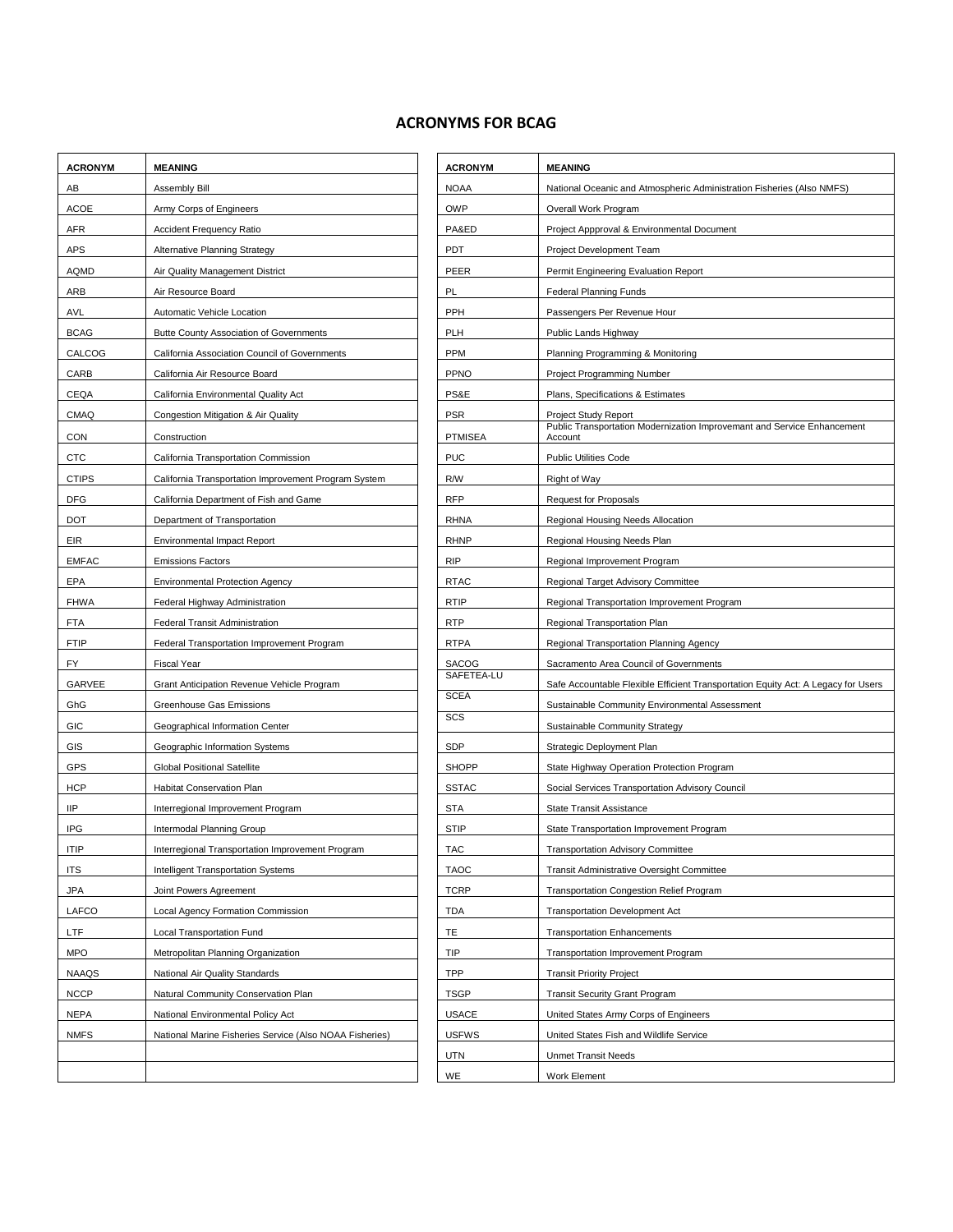#### **BUTTE COUNTY 2016 RTP/SCS TABLE OF CONTENTS**

#### **CHAPTER 1**

Introduction and Physical Setting ............................................................................1-1

## POLICY ELEMENT

#### **CHAPTER 2 GOALS, OBJECTIVES and POLICIES**

Goals, Objectives and Policies................................................................................2-1

## ACTION ELEMENT

**CHAPTER 3 ANALYSIS**

#### **CHAPTER 4 SUSTAINABLE COMMUNITIES STRATEGY (SCS)**

| Table 4-1 - RTP/SCS per Capita CO <sub>2</sub> for Passenger Vehicles from 2005 4-2 |  |
|-------------------------------------------------------------------------------------|--|
|                                                                                     |  |
|                                                                                     |  |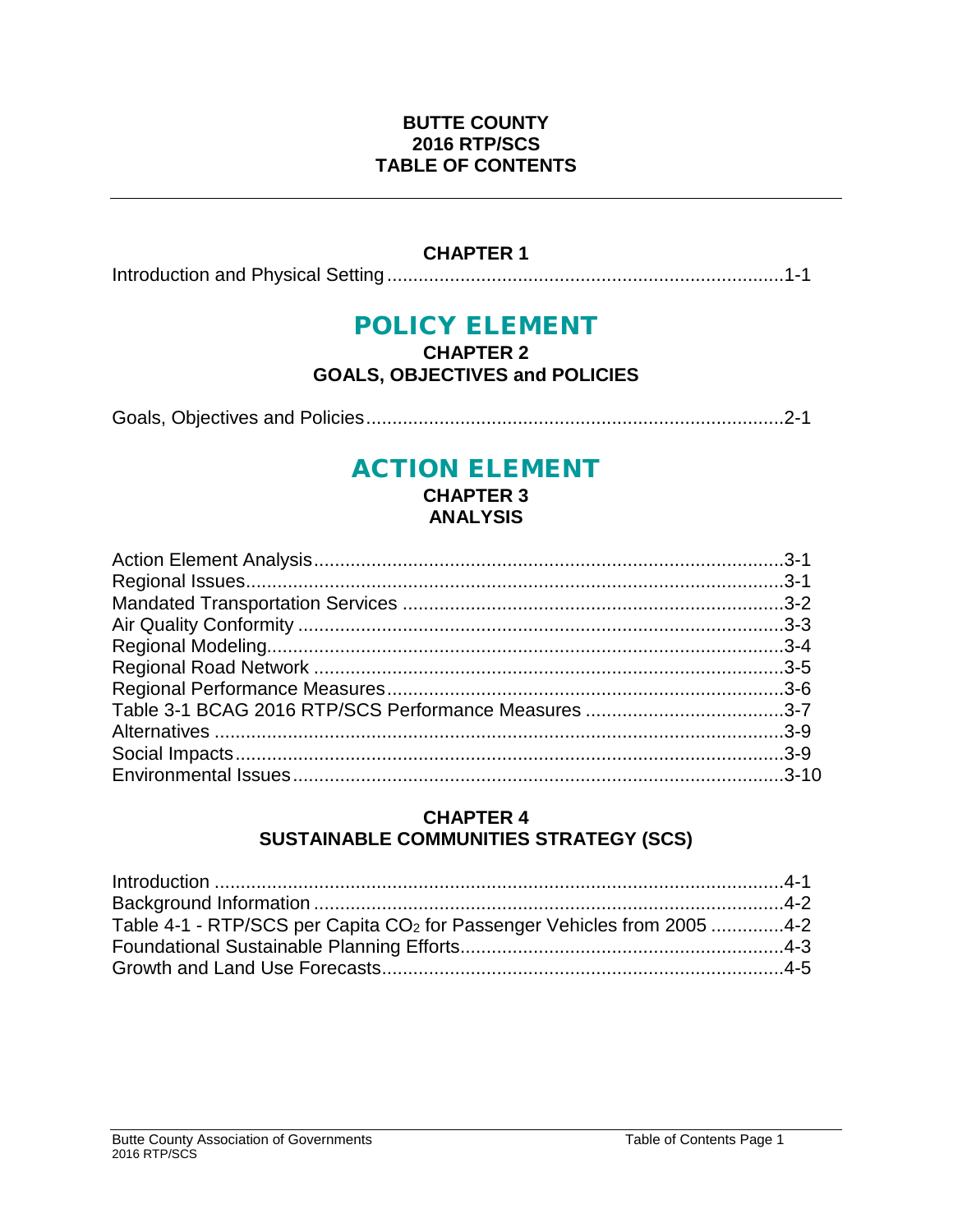#### **BUTTE COUNTY 2016 RTP/SCS TABLE OF CONTENTS - Continued**

#### **CHAPTER 4 SUSTAINABLE COMMUNITIES STRATEGY (SCS)**

| Table 4-3 - Summary of Housing Units Forecasted in RTP/SCS 4-10            |           |
|----------------------------------------------------------------------------|-----------|
|                                                                            |           |
| Table 4-4 - Summary of Employment Forecasted in RTP/SCS by Growth Area4-12 |           |
|                                                                            |           |
|                                                                            |           |
|                                                                            |           |
| Figure 4-6 - BCAG 2016 RTP/SCS Chico Transit Priority Project Areas4-17    |           |
| Table 4-6 - Summary of RTP/SCS New Employment and Housing within Chico TPP |           |
|                                                                            | $.4 - 17$ |
|                                                                            |           |
|                                                                            |           |
|                                                                            |           |
|                                                                            |           |

#### **CHAPTER 5 ACTION ELEMENT CONCLUSIONS**

#### **CHAPTER 6 HIGHWAYS AND LOCAL STREETS AND ROADS**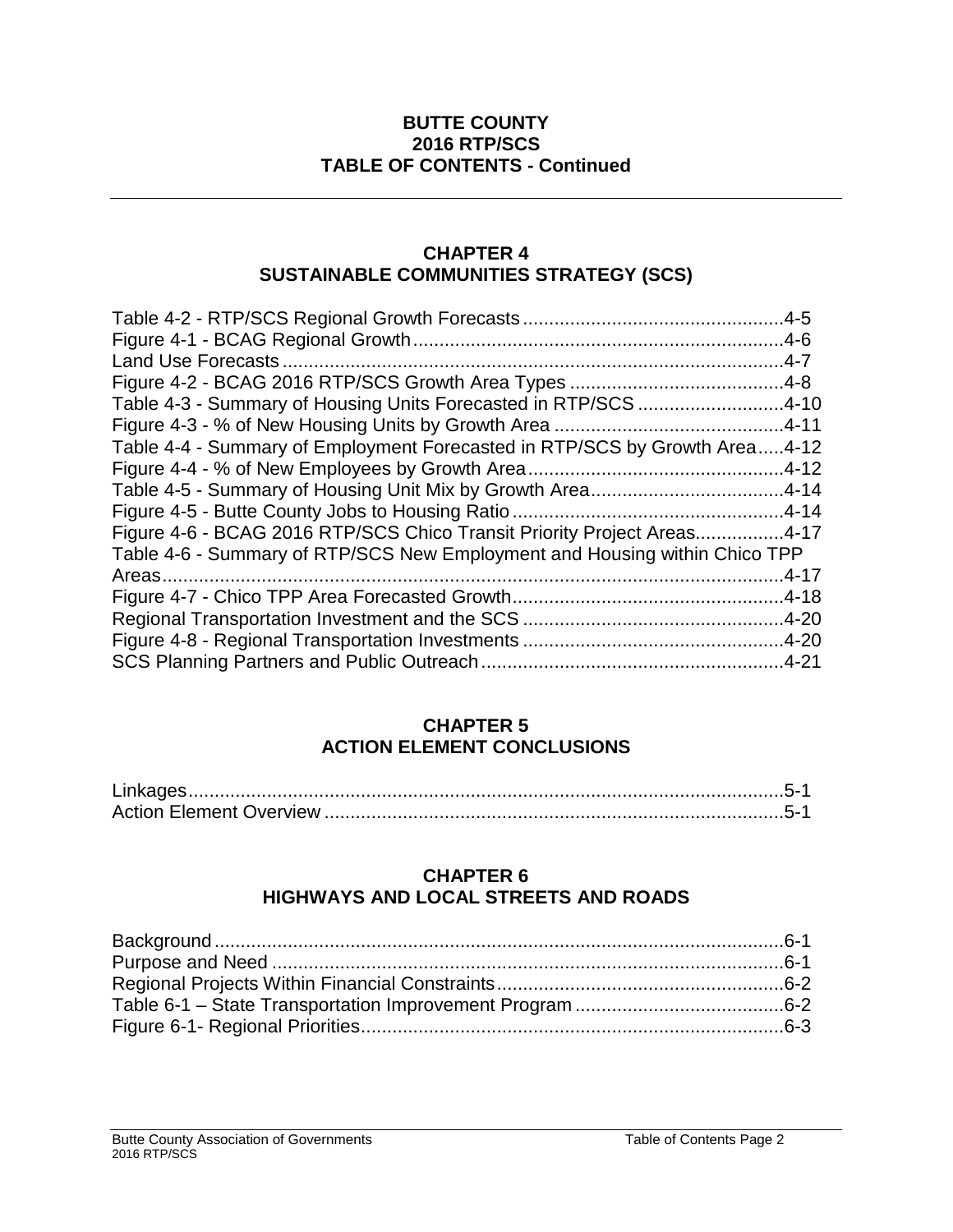#### **BUTTE COUNTY 2016 RTP/SCS TABLE OF CONTENTS- Continued**

#### **CHAPTER 6 HIGHWAYS AND LOCAL STREETS AND ROADS**

| Table 6-2 – 2016 State Highway Operations and Protection Program (SHOPP)6-6 |  |
|-----------------------------------------------------------------------------|--|
|                                                                             |  |
|                                                                             |  |
|                                                                             |  |
| Table 6-6 – Funded Projects Included in Regional Emissions Analysis 6-12    |  |
|                                                                             |  |
|                                                                             |  |
|                                                                             |  |
|                                                                             |  |
|                                                                             |  |

#### **CHAPTER 7 TRANSIT**

| Figure 7-3 - Summary of B-Line Routes Wholly within Chico7-5                     |  |
|----------------------------------------------------------------------------------|--|
| Figure 7-4 – Summary of B-Line Routes Wholly within Other Butte County Cities7-6 |  |
|                                                                                  |  |
|                                                                                  |  |
|                                                                                  |  |
|                                                                                  |  |
|                                                                                  |  |
|                                                                                  |  |
|                                                                                  |  |
|                                                                                  |  |
|                                                                                  |  |
|                                                                                  |  |
|                                                                                  |  |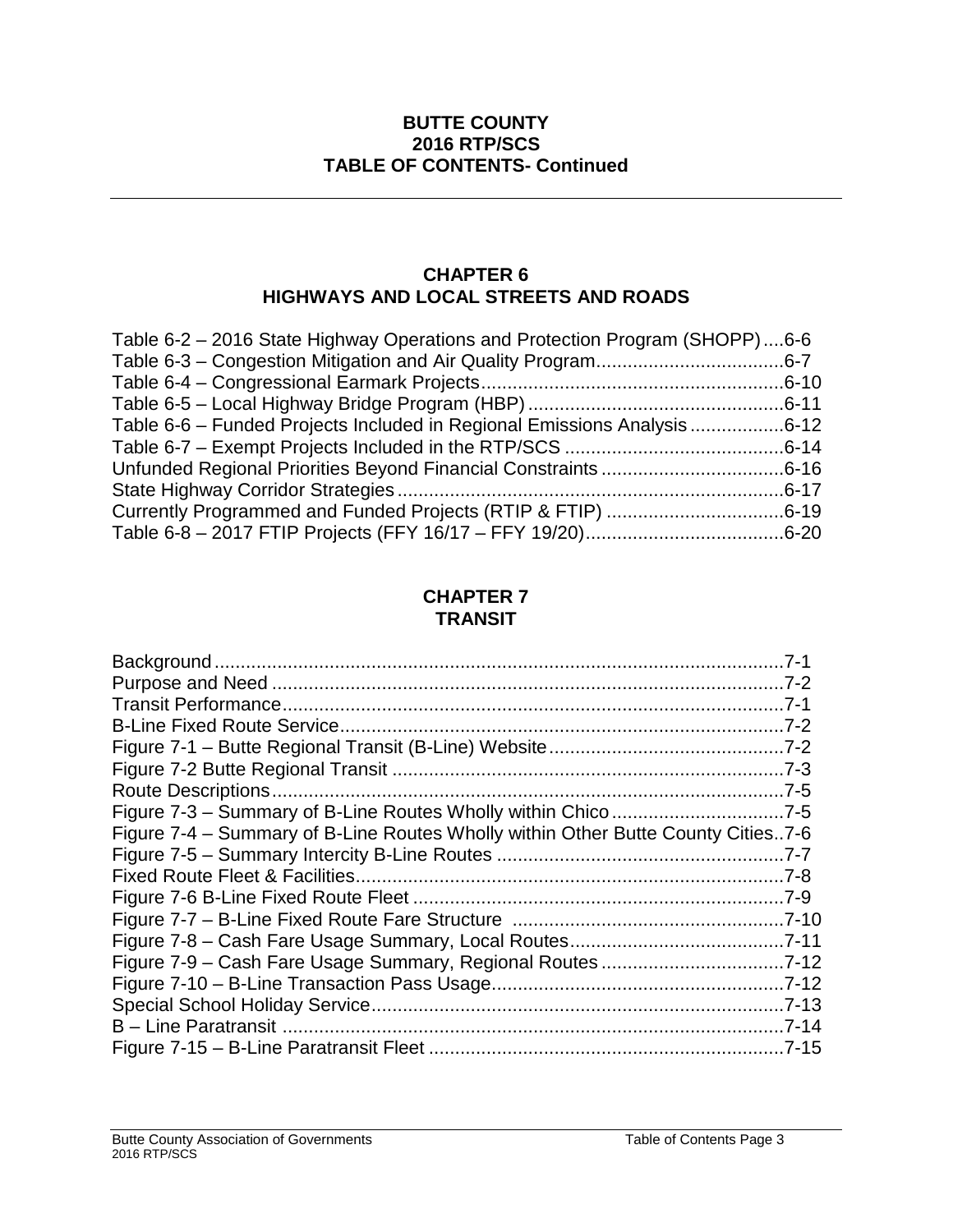#### **BUTTE COUNTY 2016 RTP/SCS TABLE OF CONTENTS- Continued**

#### **CHAPTER 7 TRANSIT**

| Figure 7-16 - Cash Fare Usage Summary, B-Line Paratransit Fleet7-16        |  |
|----------------------------------------------------------------------------|--|
|                                                                            |  |
|                                                                            |  |
|                                                                            |  |
|                                                                            |  |
|                                                                            |  |
|                                                                            |  |
|                                                                            |  |
|                                                                            |  |
|                                                                            |  |
|                                                                            |  |
|                                                                            |  |
|                                                                            |  |
|                                                                            |  |
|                                                                            |  |
|                                                                            |  |
|                                                                            |  |
| Figure 7-30 - B-Line Route 1 Bus: Sample Branding Concept7-31              |  |
| Figure 7-31 - Proposed Fir Street Park & Ride Relocation Expansion 7-32    |  |
|                                                                            |  |
|                                                                            |  |
|                                                                            |  |
|                                                                            |  |
|                                                                            |  |
|                                                                            |  |
| Coordinated Public Transit-Human Services Transportation Plan 7-40         |  |
|                                                                            |  |
| Figure 7-35 - Butte County Coordination Plan Recommended Goals, Objectives |  |
|                                                                            |  |
|                                                                            |  |
|                                                                            |  |
|                                                                            |  |
|                                                                            |  |
|                                                                            |  |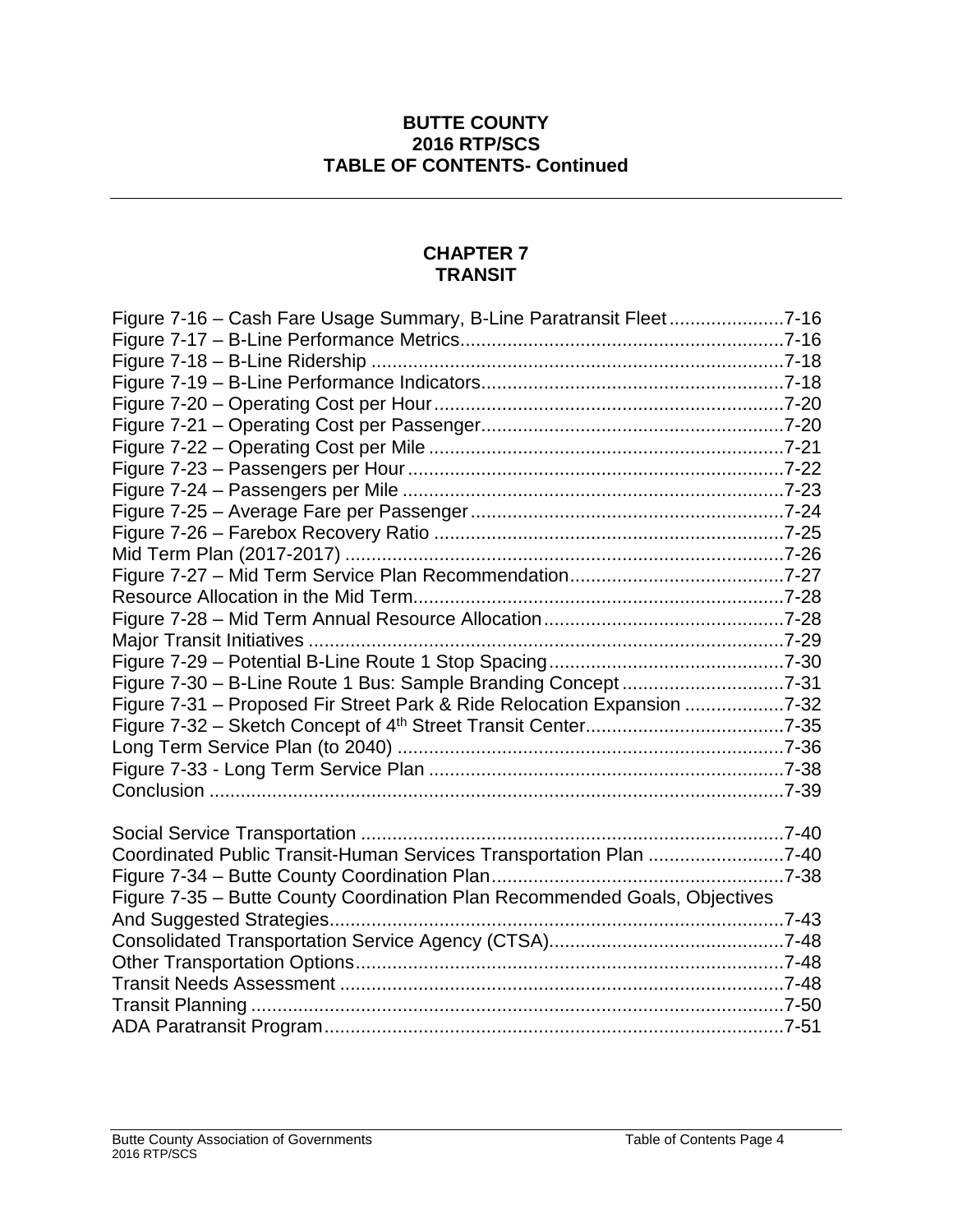#### **BUTTE COUNTY 2016 RTP/SCS TABLE OF CONTENTS- Continued**

#### **CHAPTER 8 NON-MOTORIZED TRANSPORTATION**

|                                                                              | .8-1      |
|------------------------------------------------------------------------------|-----------|
|                                                                              | 8-1       |
| Bikeways                                                                     |           |
|                                                                              |           |
|                                                                              |           |
|                                                                              |           |
|                                                                              |           |
| Figure 8-3 - American Community Survey Number of Commuters by Mode8-6        |           |
|                                                                              |           |
|                                                                              |           |
| Figure 8-5 – Existing and Proposed Bicycle Facilities – Countywide, Gridley  |           |
| and Paradise                                                                 | .8-13     |
| Figure 8-6 – Existing and Proposed Bicycle Facilities – Oroville8-14         |           |
| Figure 8-7 – Existing and Proposed Bicycle Facilities – Chico8-15            |           |
| Collision Analysis                                                           | $.8 - 16$ |
| Figure 8-8 – Summary of Butte County Injury and Fatal Collisions             | .8-16     |
| Figure 8-9 – Pedestrian and Bicycle Collisions - Countywide, Paradise, Biggs |           |
|                                                                              | $.8 - 17$ |
|                                                                              |           |
|                                                                              |           |
|                                                                              | $.8 - 20$ |
|                                                                              | .8-21     |
|                                                                              |           |

### **CHAPTER 9**

#### **INTELLIGENT TRANSPORTATION SYSTEMS**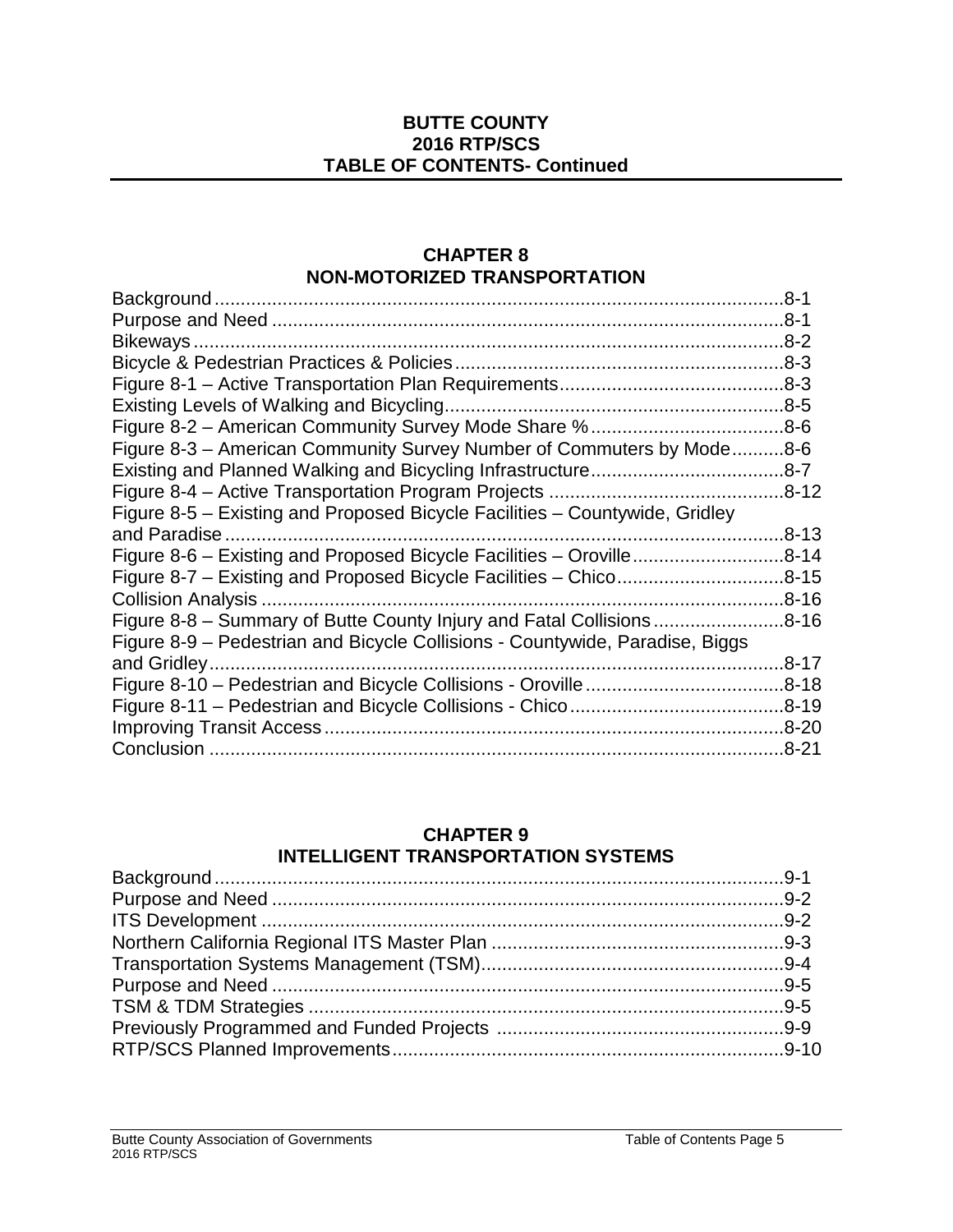#### **BUTTE COUNTY 2016 RTP/SCS TABLE OF CONTENTS - Continued**

#### **CHAPTER 10 AVIATION**

#### **CHAPTER 11 RAIL**

#### **CHAPTER 12 GOODS MOVEMENT**

| Table 12-2 – Chico Municipal Airport (Air Cargo Aircraft Departures)12-3 |  |
|--------------------------------------------------------------------------|--|
|                                                                          |  |
|                                                                          |  |
|                                                                          |  |
|                                                                          |  |
|                                                                          |  |
|                                                                          |  |
|                                                                          |  |
|                                                                          |  |